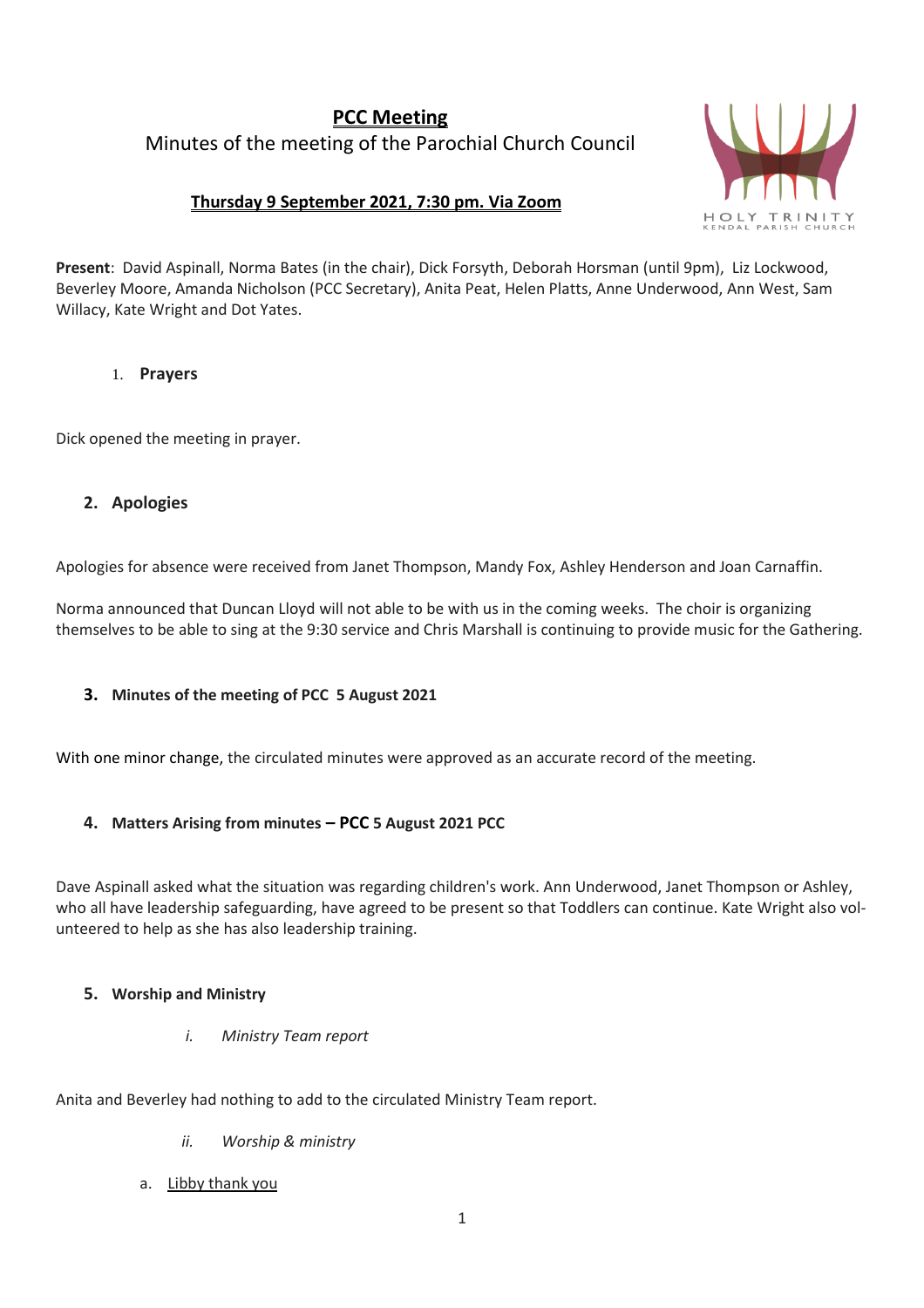Anne Underwood reported that Libby has agreed to come to church on 26<sup>th</sup> Sept so that we can thank her for her work.

# b. Streaming of the gathering

There was a discussion about the future of streaming of the Gathering. There has been some conflicting communications about whether the streaming should be continuing at present. The PCC minutes 30<sup>th</sup> June are not conclusive. Stephen Lockwood has continued the streaming as the license had been paid. The church has a PRS licence but the live streaming requires an additional licence which has been funded by Stephen Lockwood. The PCC was divided on this issue. It agreed that it was an important question, involving how to reach out and grow the congregation, and that Shanthi needs to be involved in the decision. Stephen is going on holiday for 3 weeks shortly. Two options were taken to a vote:

**Option 1:** Suspend streaming when Stephen goes on holiday and do not restart until Shanthi had a chance to consider. – **3 votes in favour.**

**Option 2:** Streaming will cease whilst Stephen is on holiday but will resume on his return until Shanthi had a chance to consider - **7 votes in favour.**

The PCC agreed that we should ask Shanthi to prioritise this issue.

**ACTION:** Norma to contact Stephen and Shanthi

#### c. Covid update

Ann West reported that the covid procedures for the church were the same as a month ago. No further directives have been received. The numbers attending church are rising slowly. The PCC will need to make decision about future changes, such as discontinuing face masks. Reports from welcomers and church wardens indicate that some newcomers and elderly members of congregation are comfortable with and welcome the use of masks. A KPC CO-BRA meeting is scheduled later this month and will give recommendations to the PCC for approval at the November PCC meeting.

**ACTION:** COBRA meeting: Norma/ Amanda for November PCC agenda

#### 6. **Finance**

Helen summarised the key points from the circulated management accounts. The current deficit is £1,503 but this is likely to worsen before the end of the year due to the end of the furlough scheme. Helen was also concerned that freewill offering is beginning to decline due to elderly members of the congregation and others moving on. Some generous individual donations have helped. Changes to payment for funerals will mean that KPC will no longer receive ~£5,000 from funeral payments.

Expenditure is generally on track or below forecast, except for substantial outlay on surveys for building work. The Kirkland Trust has been helping cover these which are vital for future fundraising.

Helen emphasised that the financial situation was precarious and highlighted the need for growth of the KPC community; otherwise we will enter a cycle of decline. KPC ran successful stewardship campaigns during Rob's tenure with repeated letters, updates and thank you letters along with a series of 4 sermons. Ideally this should be run every year. We will need for a future stewardship campaign with Shanthi leading.

KPC had agreed to donate £500 to CMS mission for three years to support Andrew & Maria Leake. This needs to be reviewed as the church cannot afford this expenditure. The office / Helen also co-ordinates contributions from congregation members which is time consuming and has been questioned by the bank.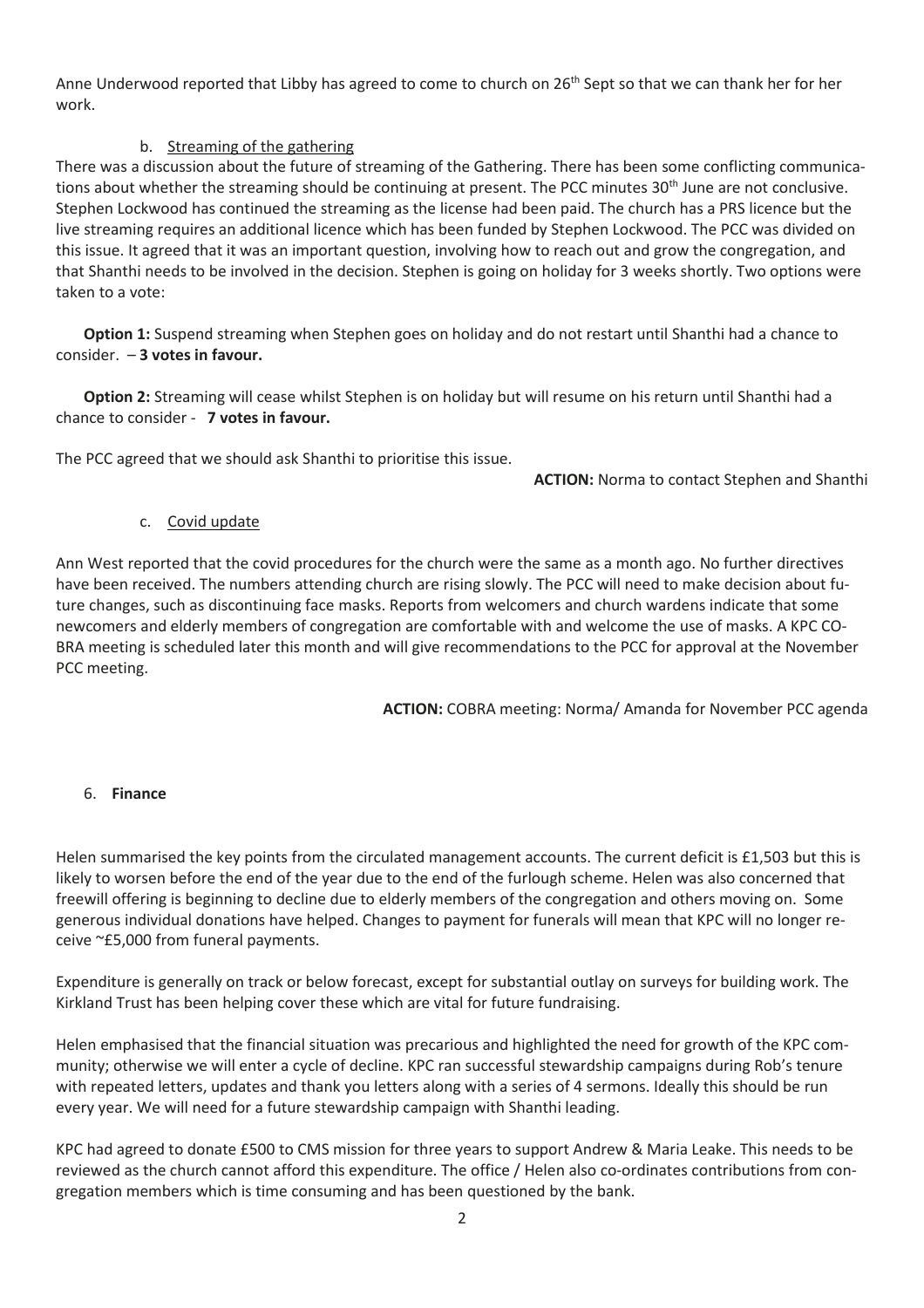**ACTION:** Helen to contact office/ members about stopping individual payment arrangement.

Anita asked that the PCC's thanks to Helen for her work and wise words was minuted.

#### 7. **HR sub-committee**

Ann West and Norma have been reviewing the work of the office staff as they are aware both Janet and Diane are working beyond their paid hours, with 4 to 5 hours a week unpaid overtime. A list of proposals to reduce their work / interruptions has been drawn up which will be circulated to the PCC and to the congregation via the parish magazine.

ACTION: Norma/Ann W to finalise and circulate the list

The HR sub-committee has also been working on annual leave entitlements.

#### 8. **Safeguarding**

In Janet's absence there was no discussion of the circulated report, but Norma congratulated Sam on having completed his mandatory basic safeguarding training.

#### **9. Building Update**

- Porch: The solicitors acting on our behalf had to withdraw due to conflict of interest. The new solicitors have contacted the church office but have indicated they will only take the case forward if they think there is at least a 51% chance of winning.
- Banner: Mike Darwell is due to visit church on  $14<sup>th</sup>$  Sept to meet with Dick. The Chinese Banner may need to be moved from the Bellingham chapel if the proposed move of the main organ to Becket chapel goes ahead. A wall in the Bellingham chapel wall would need to be opened and the Chinese banner would need to be moved. This proposed organ move would involve the removal of the Bebbington organ and would also change plans for West end of church and West Door.
- Pinnacles and porch: We will hear the result of the funding bid soon. Dave reported that the Faculty is progressing well. Specialist groups are responding at present.
- Windows work: The stonework is on schedule to be completed by the end of September as required by the funder.
- Bellingham chapel roof: This remains a major concern. We are waiting for a report on the state of the timber and then on Mike Darwell's overall report.

#### **10. Volunteering**

Beverley had circulated a paper with some suggestions for increasing the pool of volunteers. This involves reaching out to people not currently attending church and might include local schools/ colleges. For some roles we will need to follow safer recruitment policies.

Beverley suggested that we need a list of the all roles for which we need volunteers, with details of whether safeguarding is required for the role. Dick offered to collate a list of people send him details of roles and who to contact.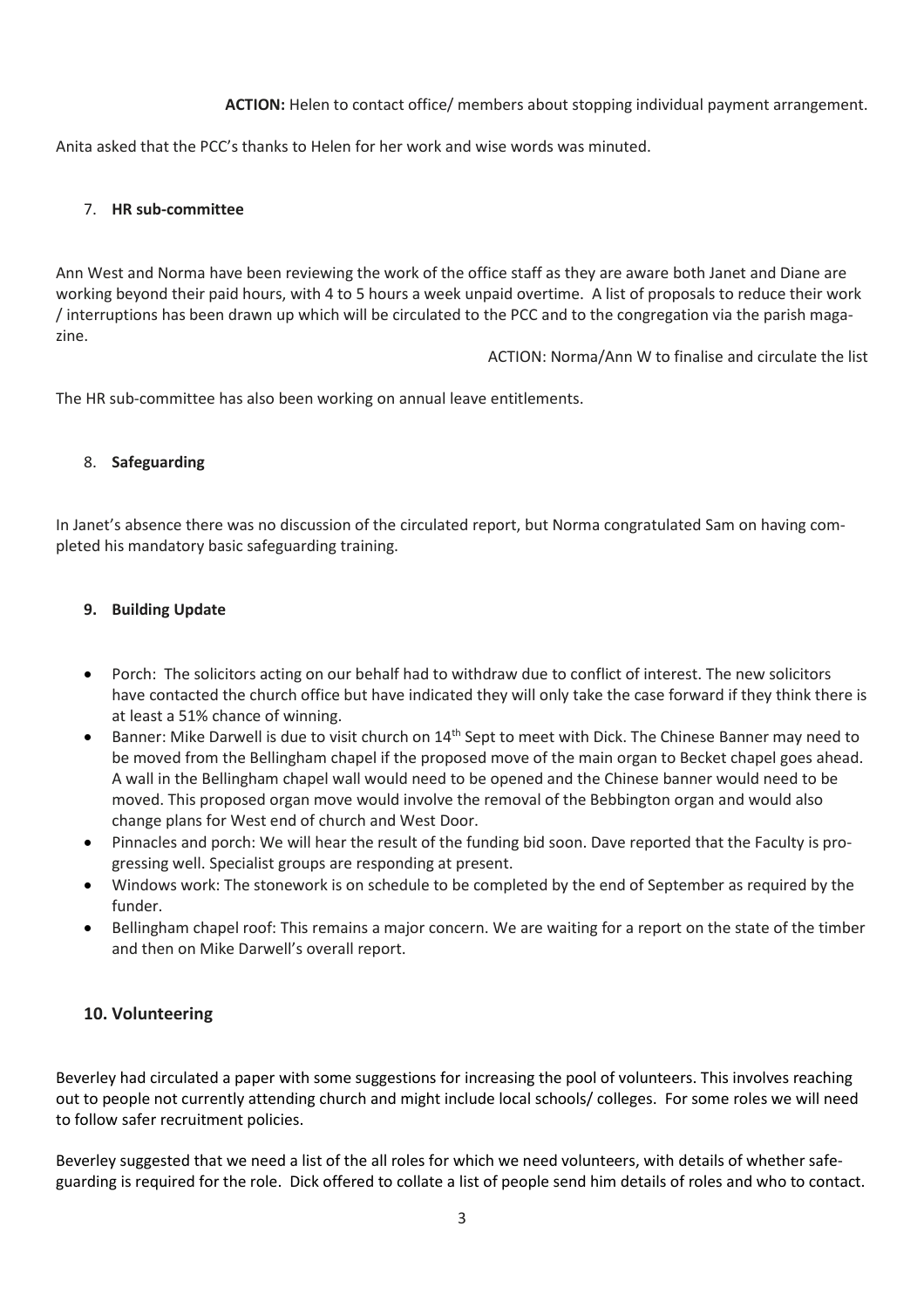Anita suggested that Cumbria Community Voluntary Service (CVS) could be used to highlight advertise volunteer opportunities.

The role of social media, such as Facebook and Twitter, was discussed and felt to be very important. It was agreed that we need for a link from the church website to our social media accounts. Sam and Kate offered to help with social media messaging and could be added as administrators on the accounts. Anita will send out a general message on Twitter about volunteers.

Ann West reported that she had had a good response to coffee rota volunteers, including from some new people in church. Dot emphasised how important it was to make new people feel welcome.

**ACTION:** All PCC to send details of volunteer roles to Dick; Helen to arrange social media links on website. Anita to send message on Twitter.

# **11. Deanery synod**

This item was deferred as Deborah had had to leave the meeting at 9pm.

# **12. AOB**

#### *i. Car park.*

Norma had circulated the response from the Environment Agency (EA) before meeting, indicating financial support and ongoing discussions about the use of Abbot Hall car park. (N.B. date on EA letter is incorrect.). She also reported she had received an email from the EA that morning which indicated positive discussion with Abbot Hall about using their car park.

Beverley enquired about access for a Craft fair in Parish Hall to be held in November. She was reassured that access will be maintained to parish hall.

*ii. Christmas tree festival*

Ann West reported that we have had interest from about 30 groups in a Christmas tree festival this year. Diane has done a lot of work in the past. If the festival is to run this year – the PCC will need to commit to help with tasks such as manning the on door, catering, emptying tokens and counting**. The PCC agreed to help in this way.**

*iii. Photo Exhibition*

The photo exhibition is starting on October  $11<sup>th</sup>$  for 3 weeks. Beverley has sourced the display boards sourced but more photos for display would be helpful. People may have photos in electronic form but are not able to print. **It** was agreed that the church would cover the cost of printing out photographs – either in office using photographic **paper or commercially.** Kate Wright will help with this.

**ACTION:** Kate and Beverley to liaise to print out photos.